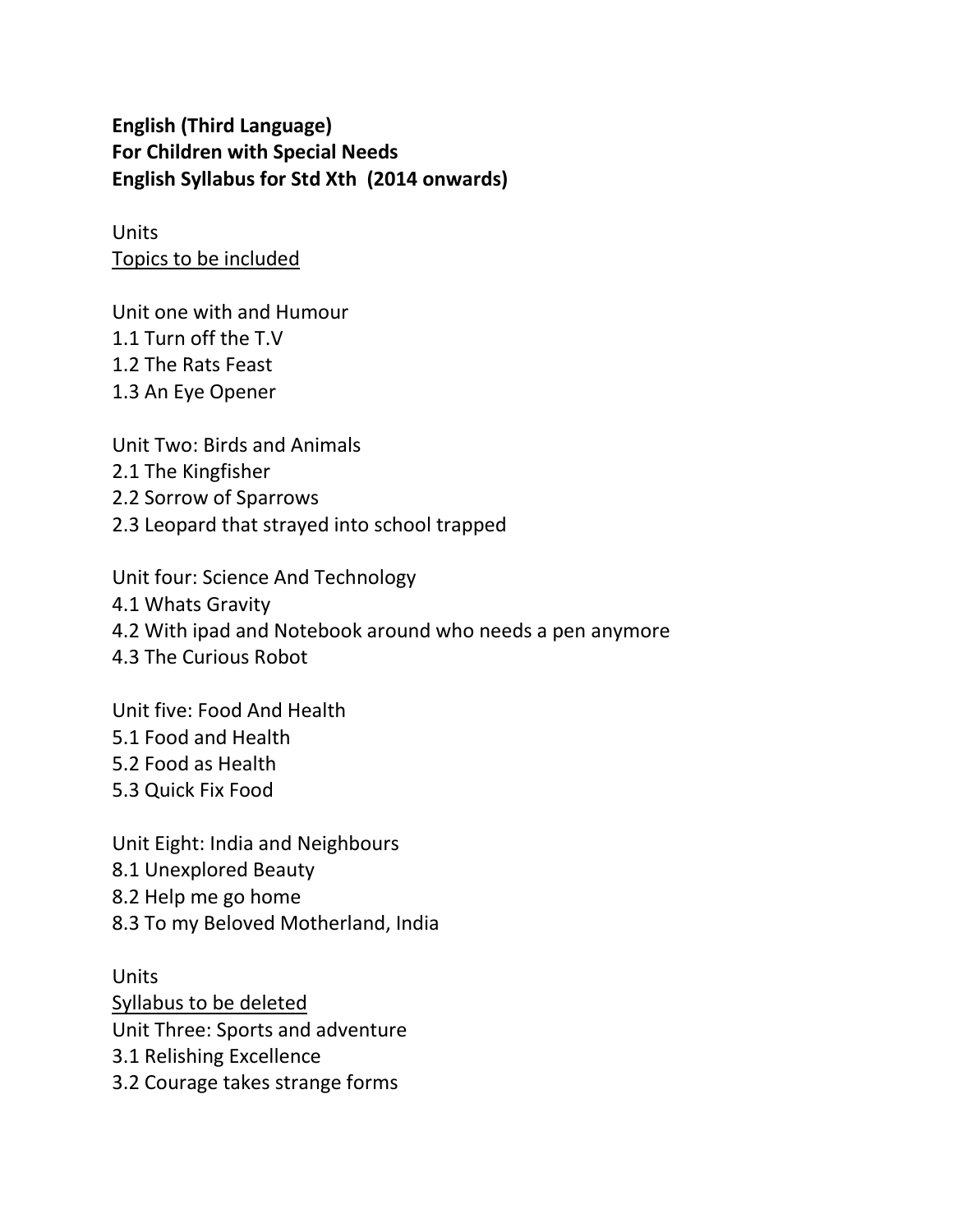3.3 Climb tell your dream comes true

Unit Six: Nature and Environment

- 6.1 Nehru's letter to children
- 6.2 Saving the environment
- 6.3 Mother Nature

Unit Seven: People and personalities

- 7.1 On Another's Sorrow
- 7.2 Speaking to Vir dhaval khade

7.3 Mai

#### Grammar

- 2) Joining pairs of sentences With the given conjuction
- 3) Pronouns
- 4) Nouns
- 5) Adjectives
- 6) Preposition
- 7) Adverb
- 8) Subject & Predicate

To be included To be deleted

Composition

1) Comprehension Passage 1) Paragraph Writing

2) Letter Writing

### To be included To be deleted 1) Requests 1) Active & Passive Voice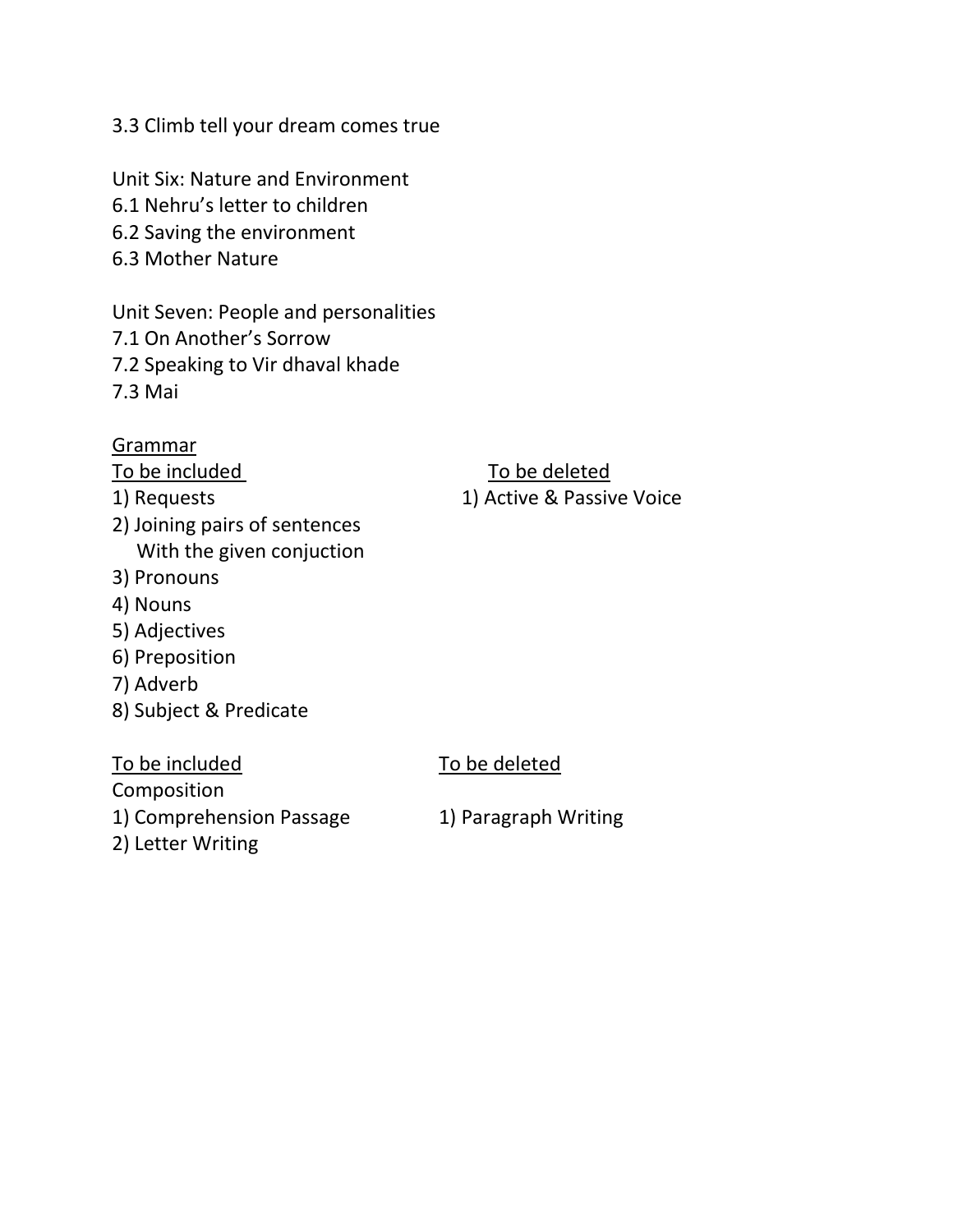(New Pattern) Model Question Paper Std. X English (T.L) For Children with Special Needs Total No. of Questions: 08 Maximum marks: 80 Time: 2 % hr. ------------------------------------------------------------------------------------------------------------- Instructions: (i) Answer each question on a fresh page. (ii) Write the number of questions & sub questions clearly. (iii) All questions are compulsory. (iv) Figures to the right indicate full marks. ------------------------------------------------------------------------------------------------------------- Q1 A. Choose the correct alternatives given below and complete the following. (5) a) The sweets were actually eaten by  $\qquad \qquad$ . i) boys ii) rats iii) teacher b) What is the advantage of typing on a laptop? i) Save time and money. ii) Save energy and strength. iii) Save paper and edit innumerable times. c) The word 'cereal' comes from the Goddess of  $\Box$  i) Greece. ii) Rome. iii) India. d) Which road connects South and North islands? i) Great Andaman Highway. ii) Great Andaman mainland Road. iii) Great Andaman Trunk Road. e) C C A means \_\_\_\_\_\_\_\_\_\_\_\_\_\_\_\_\_\_\_\_\_\_\_\_\_\_\_\_\_\_\_\_\_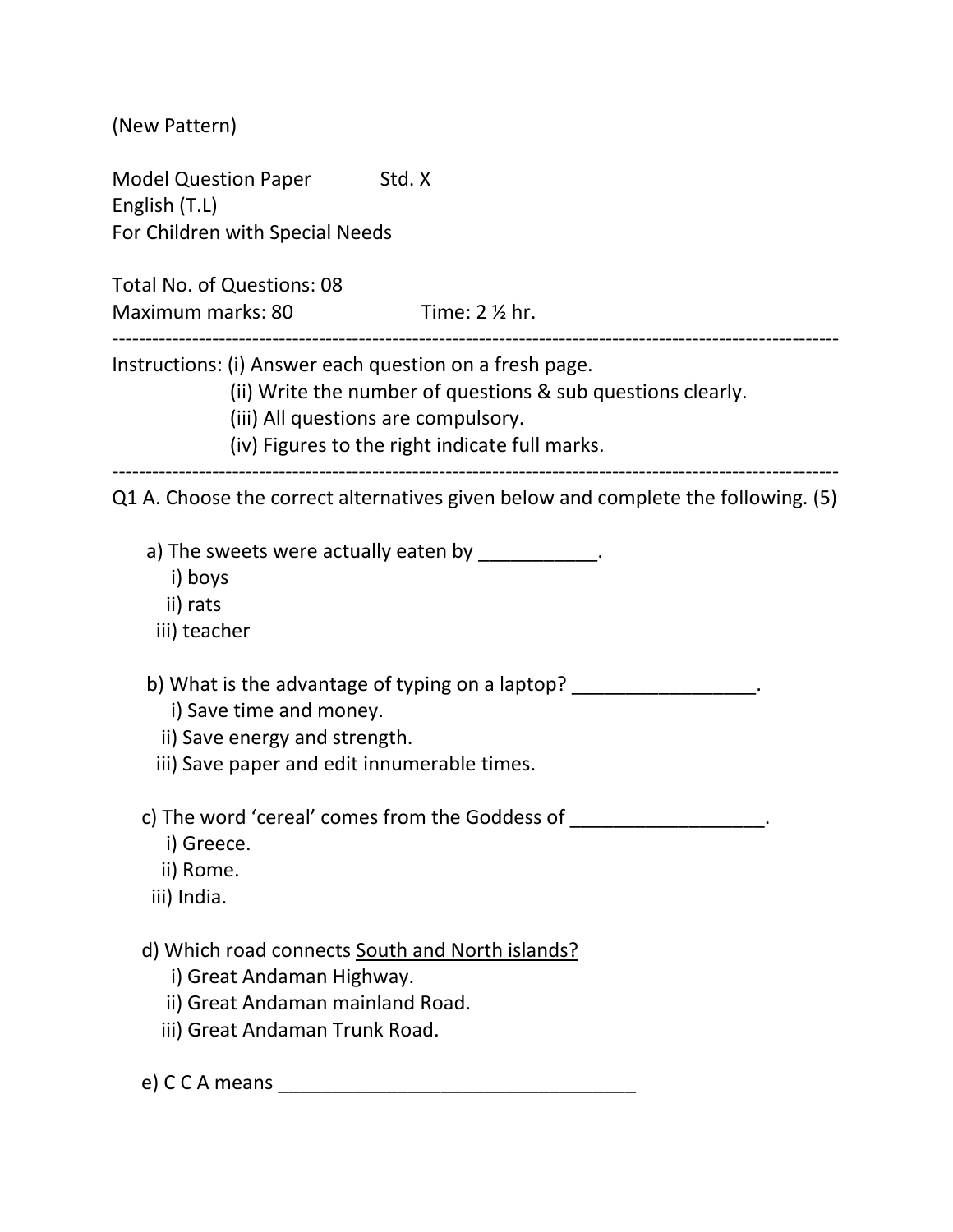i) Co-Class activity ii) Co- Curricular Activity iii) Co - Centred Activity

B. Select words from the brackets given below and write your answers against the corresponding numbers. (5)

 The World over, 1 have been vying to 2 tourists. And yet a 3 section of the 4 is convinced that  $\frac{5}{2}$  the tourists, the  $\frac{6}{2}$  is the decline in pristine 7 of the place. 8 Island in the 9 and balmy waters of 10 is one such place.

(calm, nature, more, nations, Andaman, huge, attract, intelligentsia, Parrot, corresponding, sea)

Q.2 Read the following sentences and rewrite them in the correct order as in the story. (10)

(a) They advised the king to regulate his diet exercise and take care of his health.

(b) This was followed by a long ride on his horse.

(c) The kings temperament also underwent a sea-change.

(d) Once the king started leading a sedentary life style and he stopped exercising.

e) The repeated advice he got from the physicians to eat less made him so angry that one day he announced a reward for anyone who could find an easy cure.

f) King Krishnadeva Raya would perform heavy exercises every morning.

g) He no longer went horse riding.

h) He regularly applied oil on his body and thereafter worked out till all the oil came out with the sweat.

i) The king overate and as a result grew fat and heavy.

j) Noticing this, the royal physicians cautioned the king against the ill effects of overeating and explained to him the risks posed by obesity.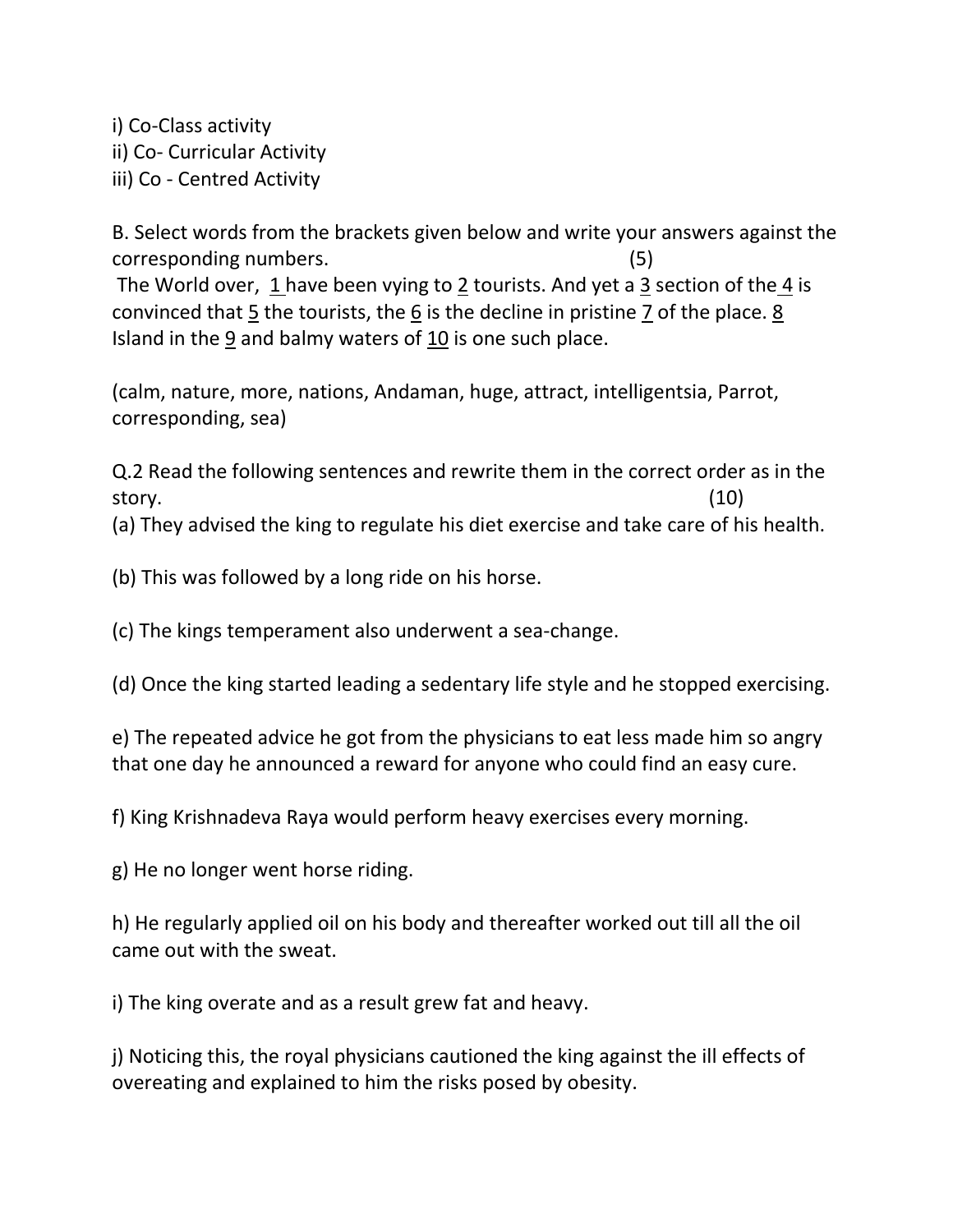- Q3.A Answer the following questions in one line each. (6) (Lesson: The Rats Feast)
- (a) Where did the elderly gentleman board the train? (Lesson: Sorrow of Sparrows)
- (b) Who is responsible for disappearing of sparrows? (Lesson: Leopard that strayed into school trapped)
- ( c) What do the strayed leopard feed on? (Lesson: Quick Fix Food)
- (d) Why are additives used in food? (Lesson: Help me go home)
- (e) How many volunteers were selected for the charity car wash Programme? (Lesson: Unexplored Beauty)
- (f) Where should you go to witness Parrot Island? (Lesson: Quick Fix Food)
- (g) Which part of body is likely to affect by overeating packaged food?
- B. Answer the following in two sentences. (Any Two) 4 (Lesson: The Rats Feast)
- (a) Why did the old man board in the boys compartment? (Lesson: Help me go home)
- (b) What did the search reveal? (Lesson: Quick fix food)
- (c) What habits help us to enjoy active life?

Q 4. A Match the words in column 'A' with their synonyms in column 'B' and rewrite.

| Column 'B'                               |
|------------------------------------------|
| - ate quickly                            |
| - extremely attractive                   |
| - Unpleasant or ugly                     |
| - Something that is probably true        |
| - Person responsible for causing problem |
| - protected or guarded                   |
| - coming out with force                  |
| - educated and enlightened               |
|                                          |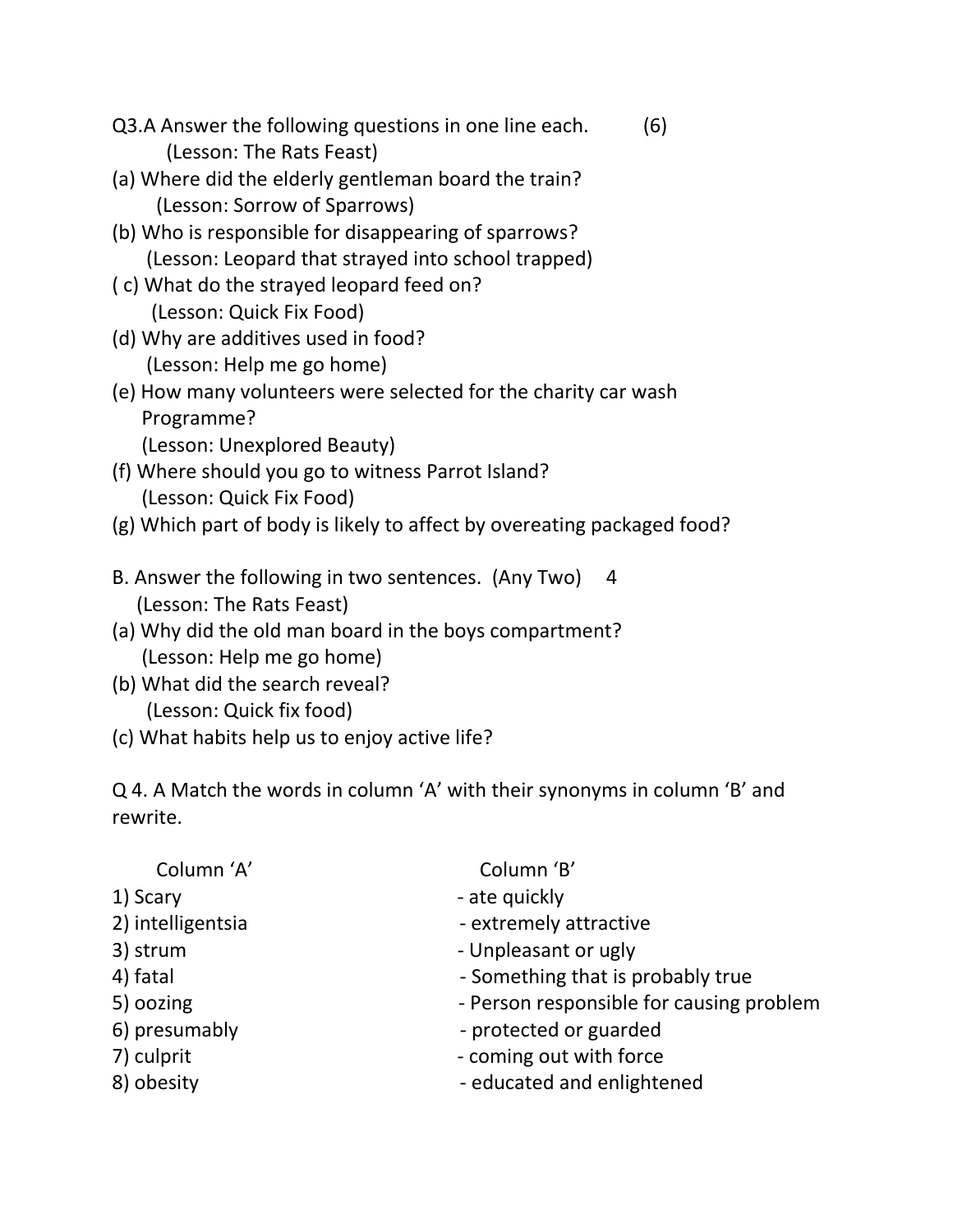|              | Class of people |
|--------------|-----------------|
| 9) devoured  | - awake, review |
| 10) escorted | - undesirable   |
|              | - fatness       |

# B. Match the opposites of the following words: (5)

| 1) happy      | - dry         |
|---------------|---------------|
| 2) wet        | - discourage  |
| 3) old        | - sell        |
| 4) true       | - ugly        |
| 5) buy        | - rich        |
| 6) beautiful  | - inside      |
| 7) outside    | - sad/unhappy |
| 8) wild       | - tame        |
| 9) poor       | - false       |
| 10) encourage | - dull        |
|               | - new         |

C. Use Suitable nouns that go with the following adjectives and rewrite. One has been done for you.

bright future (3)

1) great

#### 2) young

3) long

- Q 5 A Answer the following questions in about 10 to 15 words each: (Any 6) (6) (Poem: Turn off the TV)
- a) Why does the narrator's mother get upset with him? (Poem: The Kingfisher)
- b) Which qualities of the kingfisher does the poet appreciate? (Poem: What's Gravity)
- c) What did Sir Isaac Newton find?

(Poem: Food And Health)

d) Who will enjoy your wealth if you eat heavily?

(Poem: To my beloved motherland, India)

e) When does the poet's soul fill with anguish?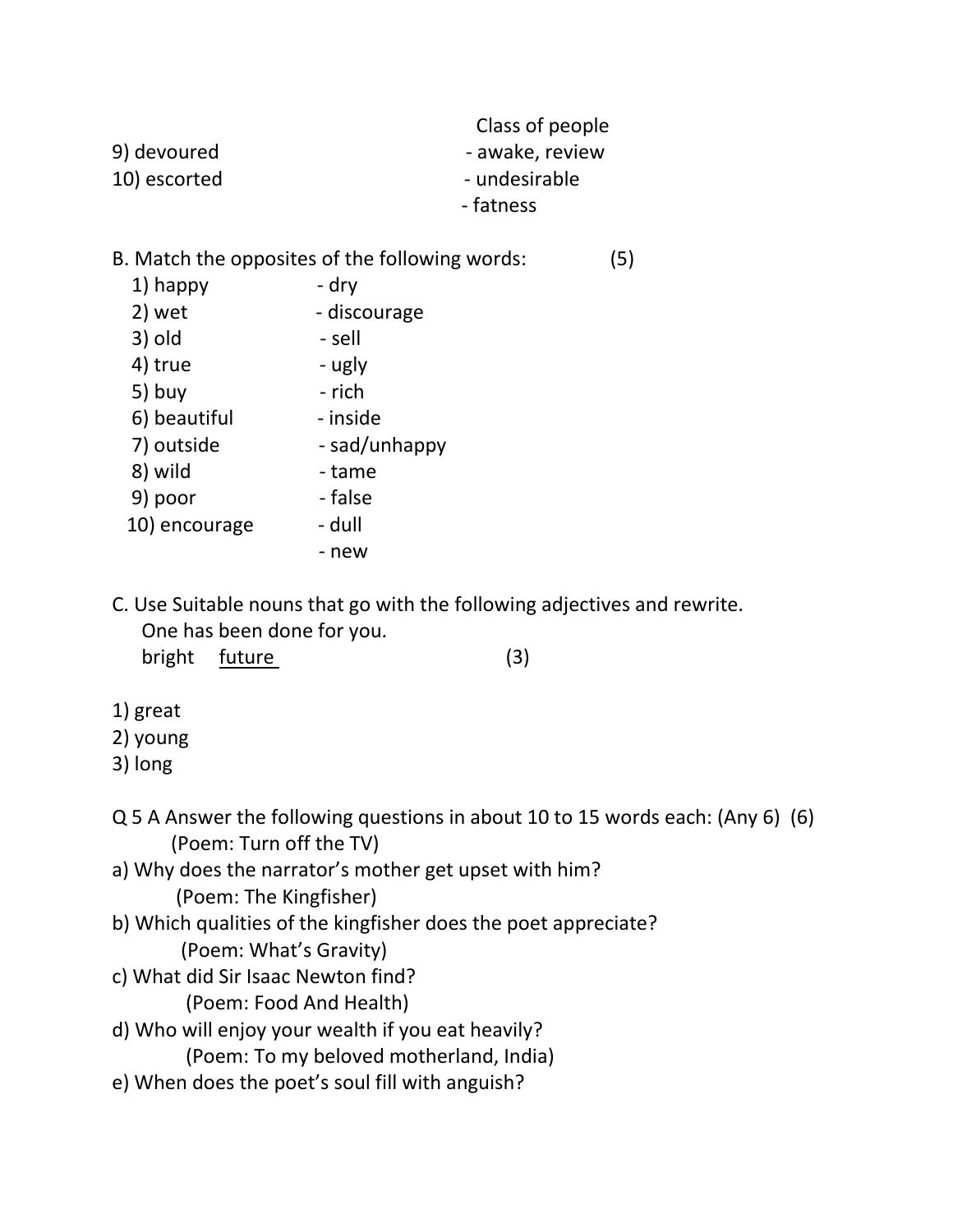(Poem: Turn off the T.V) f) When does the boy switch on the T.V set? g) What happens when we overeat? (Food and Health)

- B. Answer in two lines (any 2) (4) (Poem: Turn off the T.V)
- 
- a) What makes the room like a zoo? (Poem: The kingfisher)
- b) Where does the kingfisher stay? (Poem: To my Beloved Motherland)
- c) Why does the narrator feel proud?

# Section B

Q 6 Read the following passage, then answer the questions given below:

There lived a deer in a forest. One day she felt thirsty. She went to a river. The deer saw her reflection in the water. She said to herself, "My horns are very beautiful. But my legs are very thin and ugly. "The deer was proved of her horns but she was ashamed of her thin legs.

Just then a hunter came with his dogs. The deer ran for her life. She ran as fast as could. Soon she was out of danger. Thus her thin legs had saved her life. But suddenly her big horns got caught in a bush. The deer tried hard to free herself. But it was all in vain. Soon the dogs came there. They fell upon the deer and tore her to pieces.

QA. Choose the correct alternative and complete the following (4) a) The deer was very proud of her i) ability to run fast ii) thin long legs iii) beautiful horns b) Her life was saved because i) of her beautiful horns

ii) she hid in the forest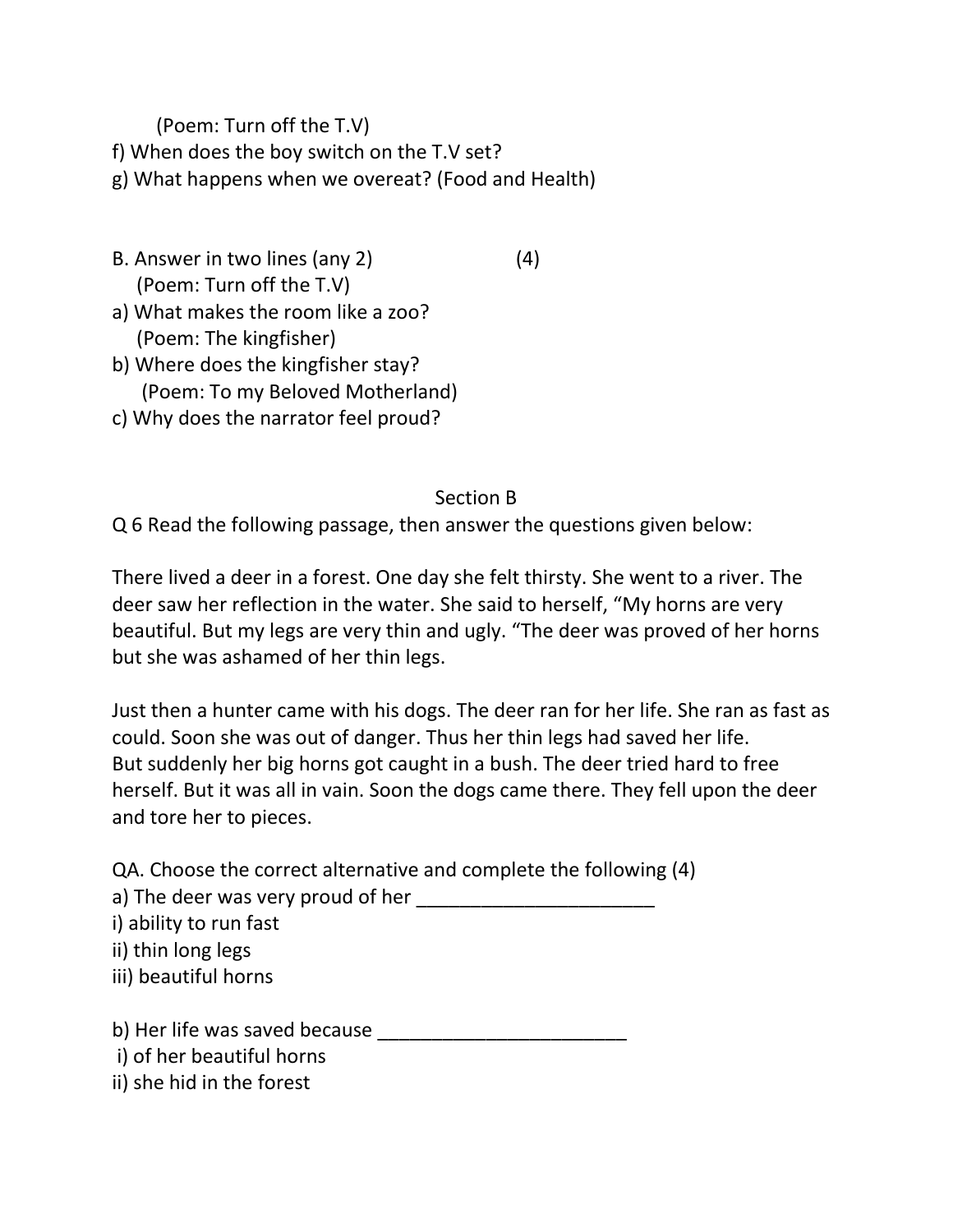iii) of her thin legs

c) She lost her life because

i) She could not run fast

 $\overline{\phantom{a}}$  ,  $\overline{\phantom{a}}$  ,  $\overline{\phantom{a}}$  ,  $\overline{\phantom{a}}$  ,  $\overline{\phantom{a}}$  ,  $\overline{\phantom{a}}$  ,  $\overline{\phantom{a}}$  ,  $\overline{\phantom{a}}$  ,  $\overline{\phantom{a}}$  ,  $\overline{\phantom{a}}$  ,  $\overline{\phantom{a}}$  ,  $\overline{\phantom{a}}$  ,  $\overline{\phantom{a}}$  ,  $\overline{\phantom{a}}$  ,  $\overline{\phantom{a}}$  ,  $\overline{\phantom{a}}$ 

ii) the hunter shot her

iii) her horns got caught in a bush.

d) Where did the deer go to quench her thirst?

i) Pond

ii) river

iii) lake

B. Answer the following questions. (6)

a) What did the deer see in the water?

b) Why did the deer run for the life?

c) Who tore the deer into pieces?

Q7. A Rewrite the following as requests. (2)

a) Give me a glass of water

b) Where is the past office?

- B. Join the following pairs of sentences as directed and rewrite (2)
- a) Neeta was very excited. She could not talk.

(Use: so, that)

b) The woman carried the baby. The woman went home. (Use: and)

C. Identify and write the pronouns from the following sentences. (2)

a) India is my country.

b) What is the name of your village?

D. Do as directed. (4)

a) The boy is dancing. (Identify & write the nouns)

b) My mother is a kind woman.

(Identify and write the adjective)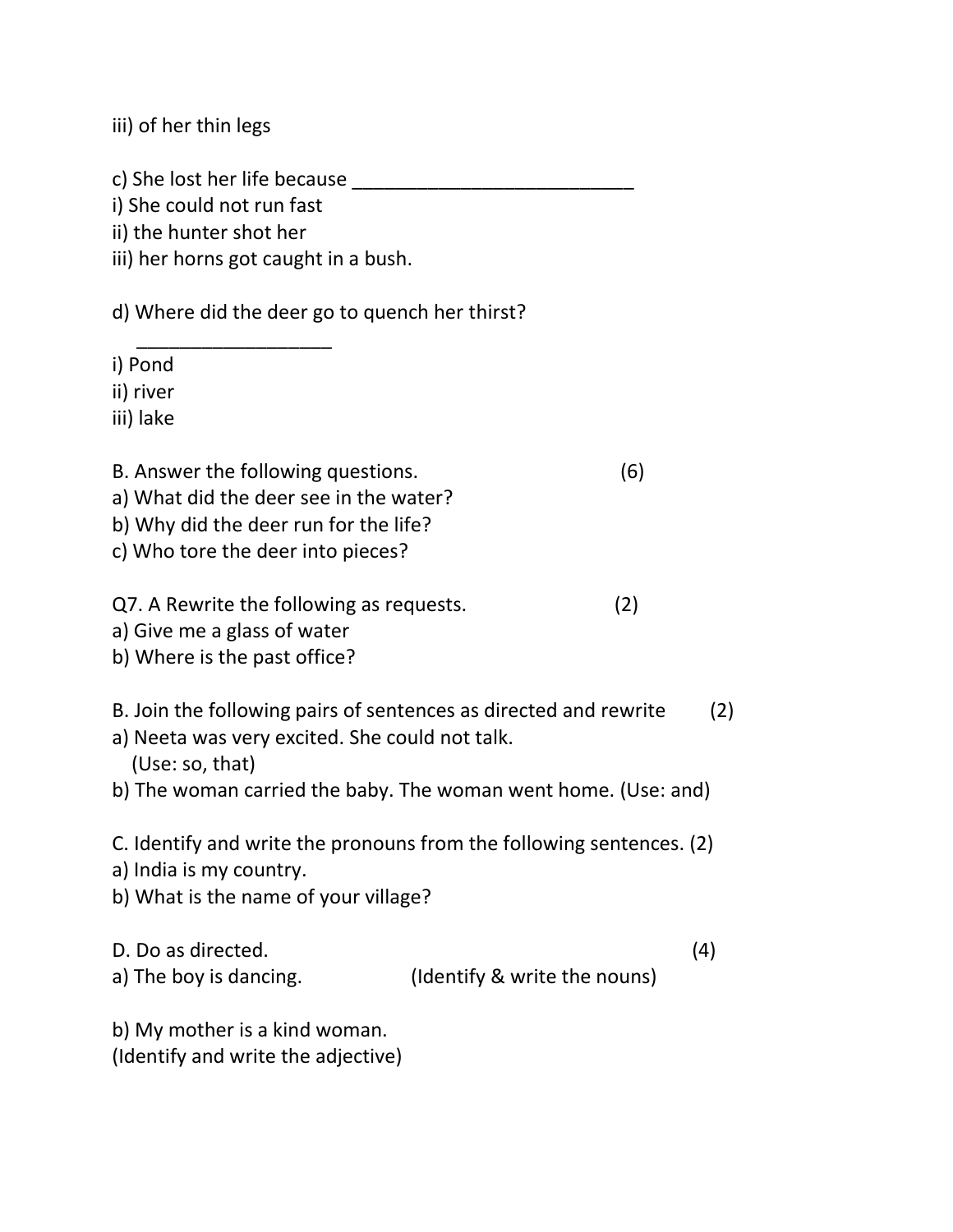c) The ball is under the table. (Identify and write the preposition)

d) They go for a walk daily. (Identify and write the adverb)

| Q8. A. Add suitable predicates to the given subjects. |  |
|-------------------------------------------------------|--|
| (a) The children                                      |  |
| (b) My house                                          |  |

B. Attempt any one of the following. (5)

You are Vishal Naik staying in a residential school. Write a letter to your friend telling him about your hostel life. Make use of the following points.

- What time your wake up in the morning.
- Morning Assembly.
- Food of the hostel.
- How is your room mate.
- Activities in your school.

#### **OR**

You are Rohan Marathe. You have lost your mobile. Write a letter to the Police Inspector. You may include the following points.

- Give the date and time you have lost your mobile.
- Where did you lose it?
- Details about the mobile
- Did you suspect any person?
- Request the inspector to find it out.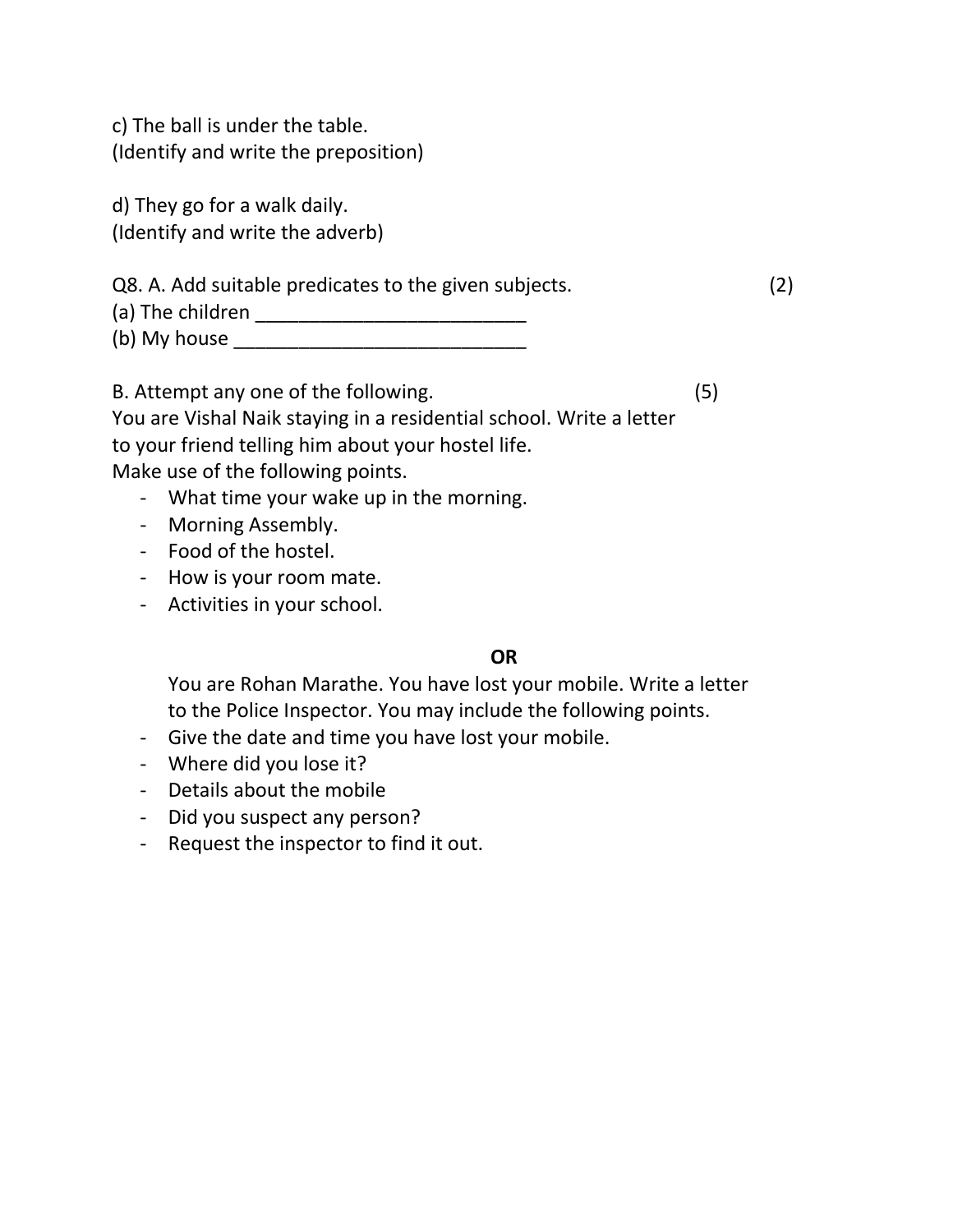For Children with Special Needs Expected Answer Key English (T.L) Marks: 80

Std: Xth Time: 2 1/2 hrs.

Q1. A One mark for correct alternative. (5)

a) boys

b) Save paper and edit innumerable times

c) Rome

d) Great Trunk Road

e) Co-Curricular Activity

B. Half mark for correct choice of words. No deduction for spelling error.

-------------------------------------------------------------------------------------------------------------

- 1. nations
- 2. attract
- 3. huge
- 4. intelligentsia
- 5. more
- 6. corresponding
- 7. nature
- 8. Parrot
- 9. Calm
- 10. Andaman

Q2. One mark for each correct answer (10)  $a) - 9$  $b$ ) – 3  $c$ ) – 7  $d$ ) – 4  $e) - 10$  $f$ ) – 1  $g$ ) – 5  $h$ ) – 2  $i) - 6$  $j) - 8$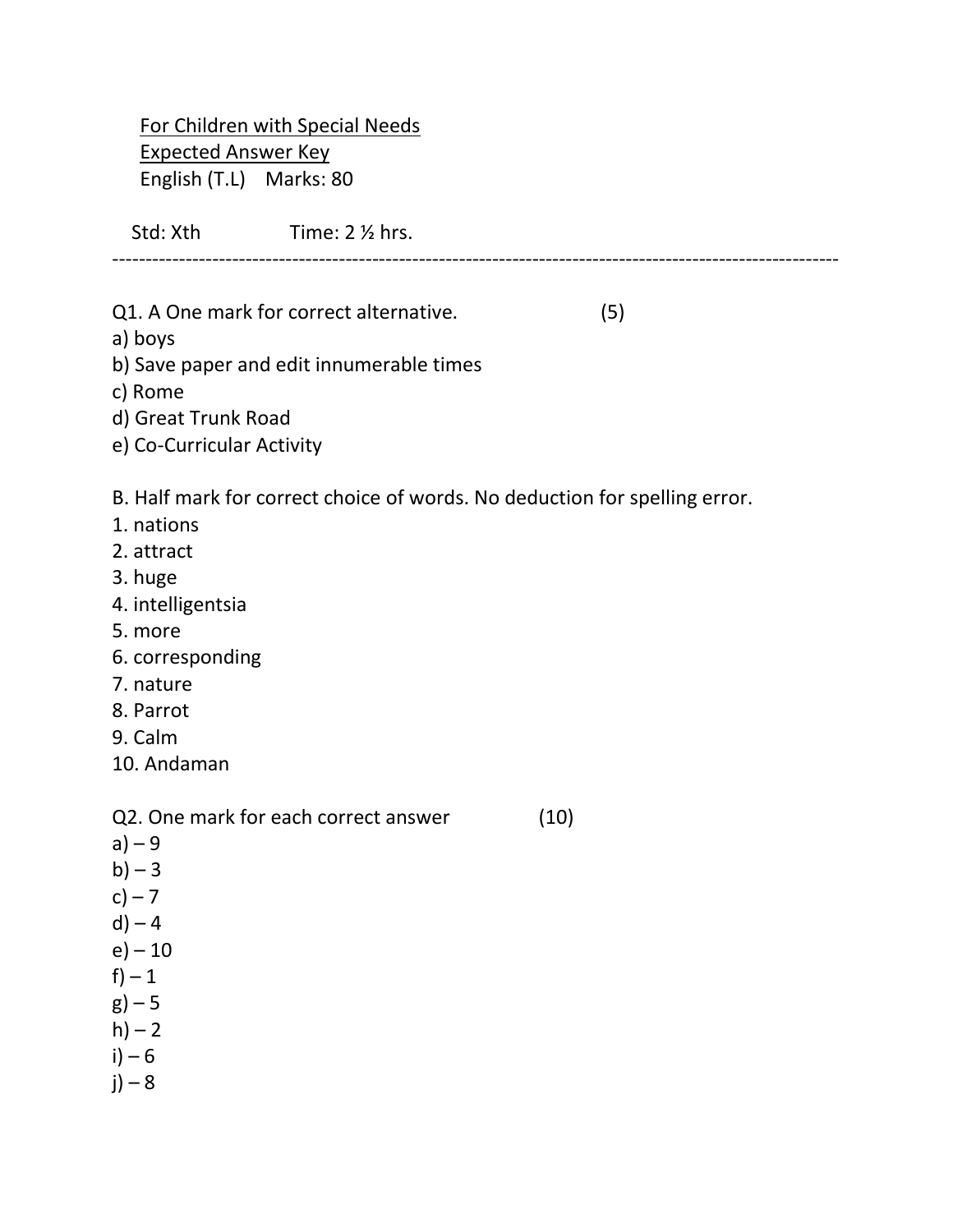One mark for correct answer (any 6) (6) Q3. A a) An elderly gentleman boarded the train at Adkhola station.

- b) The Shikara or the sparrow hawk is responsible for disappearing of sparrows
- c) The strayed leopards feed on dogs and other livestock.
- d) Additives are used in food to increase their shelf life.
- e) Fifty student volunteers were selected for the charity car wash programme.
- f) To witness the Parrot Island we should go to the Andaman Islands.
- g) Our kidney is likely to get affected by overeating packaged food.
- B. Two marks for each correct answers. One mark for correct idea. One (4) Mark for correct grammar and spelling. Answers should not be exactly Like those given below, but should contain these points.

a) The old man boarded in the boy's compartment because the whole train was packed and there was no room anywhere.

- b) The search revealed that the ventilators were very expensive.
- c) People must give a thought to their eating habits and return to the traditional habits of cooking food to enjoy active life.
- Q4 A. Half mark for each correct answer (5)
- 1. Scary unpleasant or ugly
- 2. intelligentsia educated & enlightened class of people
- 3. Strum awake, review
- 4. fatal undesirable
- 5. oozing coming out with force
- 6. presumably Something that is probably true.
- 7. Culprit person responsible for causing problem.
- 8. obesity fatness
- 9. devoured ate quickly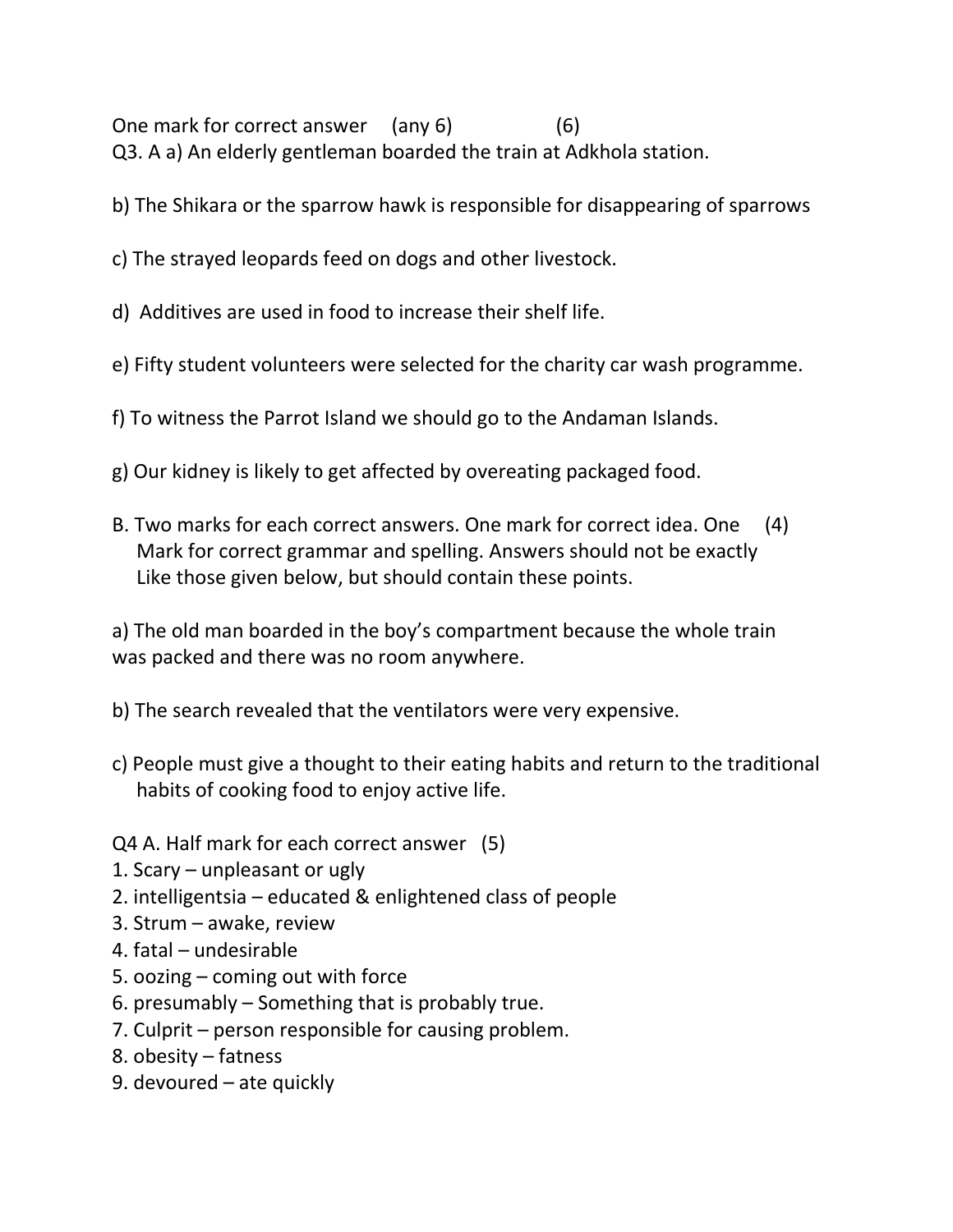10. escorted – protected or guarded.

B. Half mark for each correct answer (5)

Give mark for correct opposite or the synonym of that opposite.

- 1. happy unhappy/sad
- 2. wet  $-$  dry
- 3. old new/young
- 4. true false
- 5. buy sell
- 6. beautiful ugly
- 7. outside inside
- 8. wild tame
- 9. poor rich
- 10. encourage discourage
- C. One mark for each correct answer. Give marks for the correct possibilities. (3) No deduction for spelling error.

Great man Young boy

Long answer

5. A One marks for each correct answer (Any six) (6)

- a) The narrator's mother gets upset with him because she catches him watching T.V
- b) The poet appreciates the quality of humility and lack of ambition in the kingfisher.
- c) Sir Issac Newton found the law of gravity.
- d) If we eat heavily doctors and gym- owners will enjoy our wealth.
- e) The poet's soul is filled with anguish when he sees havoc done in the country.
- f) The boy switches on the TV after he has done his home-work.
- g) If we overeat, we grow horizontally.

B. Two marks for each correct answer. One mark for correct idea. One (4) Mark for correct idea. One mark for correct grammar and spellings. Answers Do not have to be exactly like those given below, but should contain these points. (Any 2)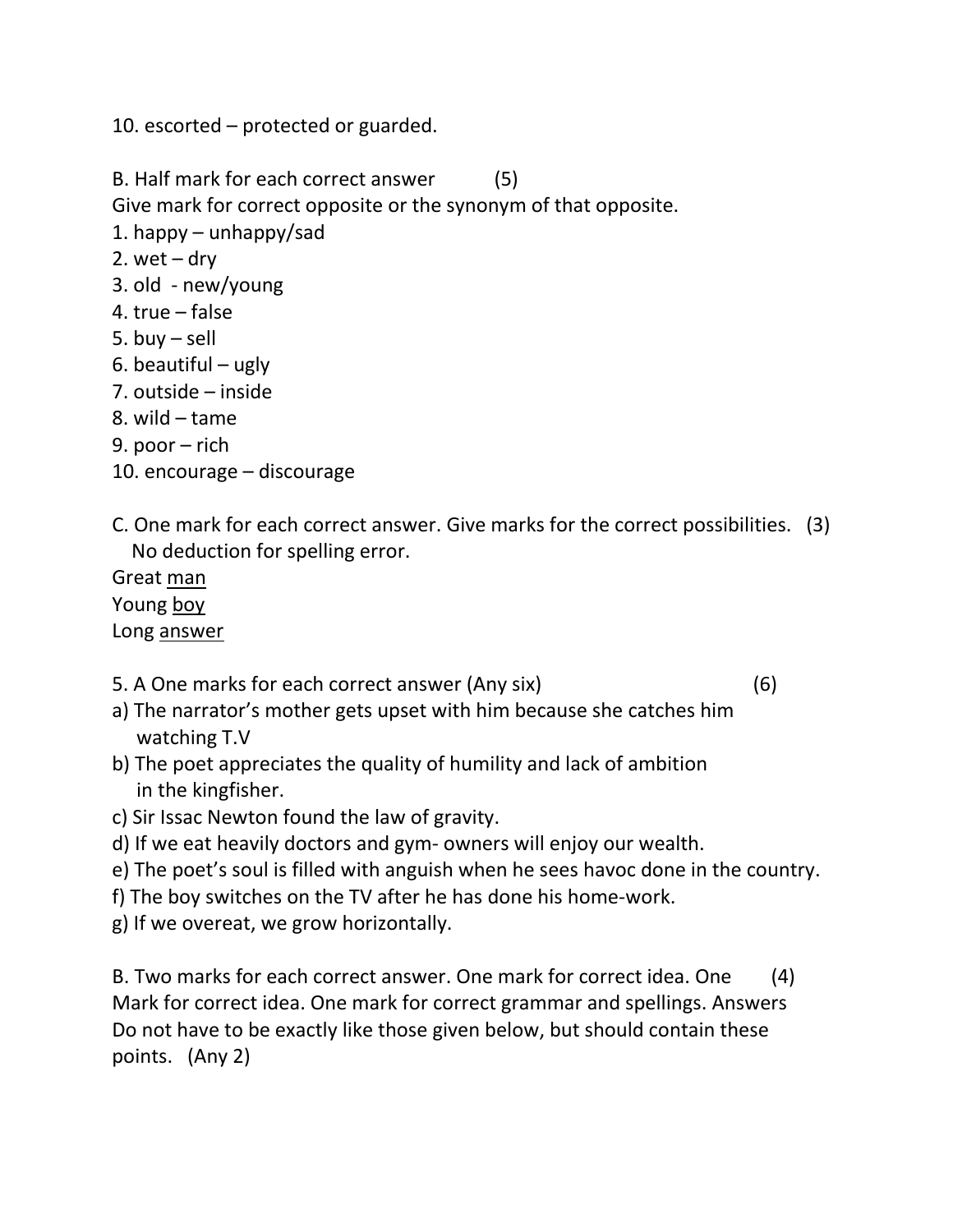- a) While watching TV, the father munches chips and pretzels. The room is littered with crumbs and so looks like a zoo.
- b) The kingfisher stays on the branches of trees that weep. He also travels and lives in green parks.
- c) The narrator feels proud because he is a son of India and he was born there.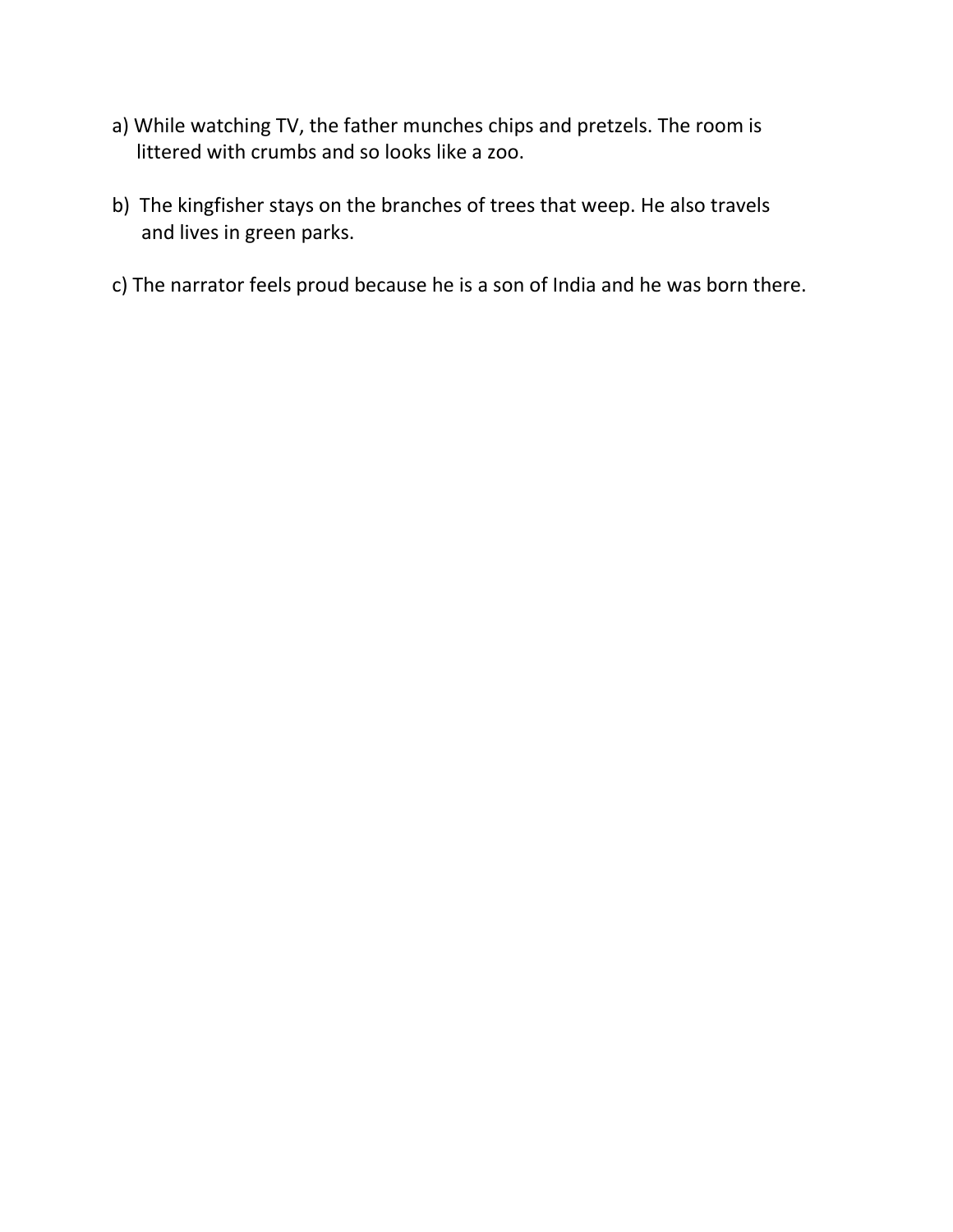#### **Section B**

Q6. A. One mark for each correct alternative. (4)

a. i) thin long legs.

b. ii) of her thin legs.

c. iii) her horns got caught in a bush.

d. iv) river.

B. Two marks for each correct answer. One mark for the content. One mark for the grammar. (6)

a) The deer saw his reflection in the water.

b) The hunter came with his dogs. So the deer ran for her life.

c) The dogs tore the deer into pieces.

Q7. A. One mark for the grammatically correct answer. (2)

a) Please give me a glass of water.

b) Please tell me where the post office is.

B. a) Neeta was so excited that she could not talk. (2)

b) The woman carried the baby and went home.

 $C$  a) my  $(2)$ b) your

D. a) boy (4)

b) kind

- c) under
- d) daily

Q8 A. One mark for grammatically correct sentence. (2)

a) The children are going to school.

b) My house is near the post office.

B. Letter Writing (5) Informal Letter Address ½ mk Date ½ mk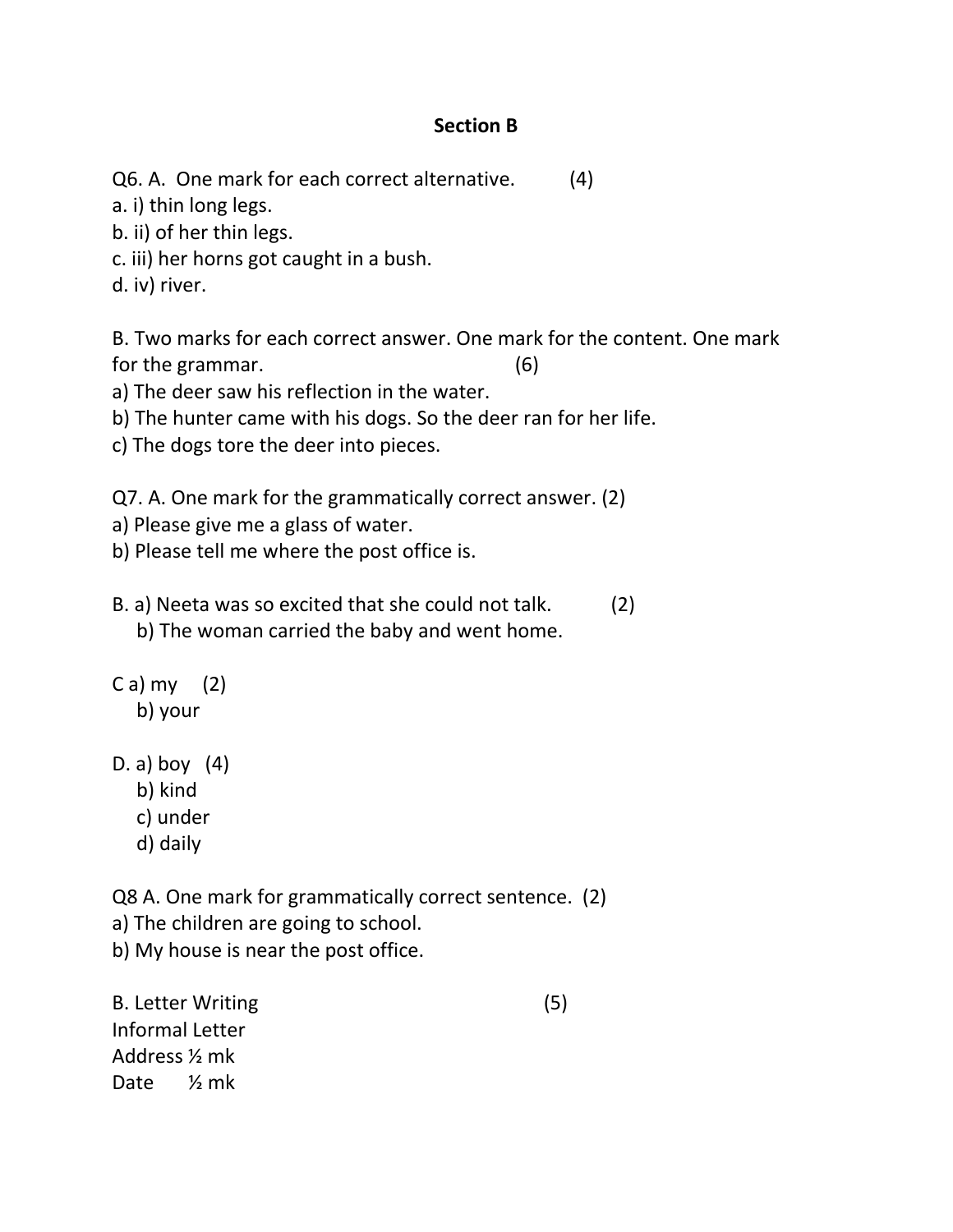Salutation ½ mk Body of the letter 3 mks Ending ½ mk

Formal letter Address, addresse –  $\frac{1}{2}$  mk Date  $\frac{1}{2}$  mk Salutation –  $\frac{1}{2}$  mk Body of the letter – 3 mks Ending  $-$  1/<sub>2</sub> mk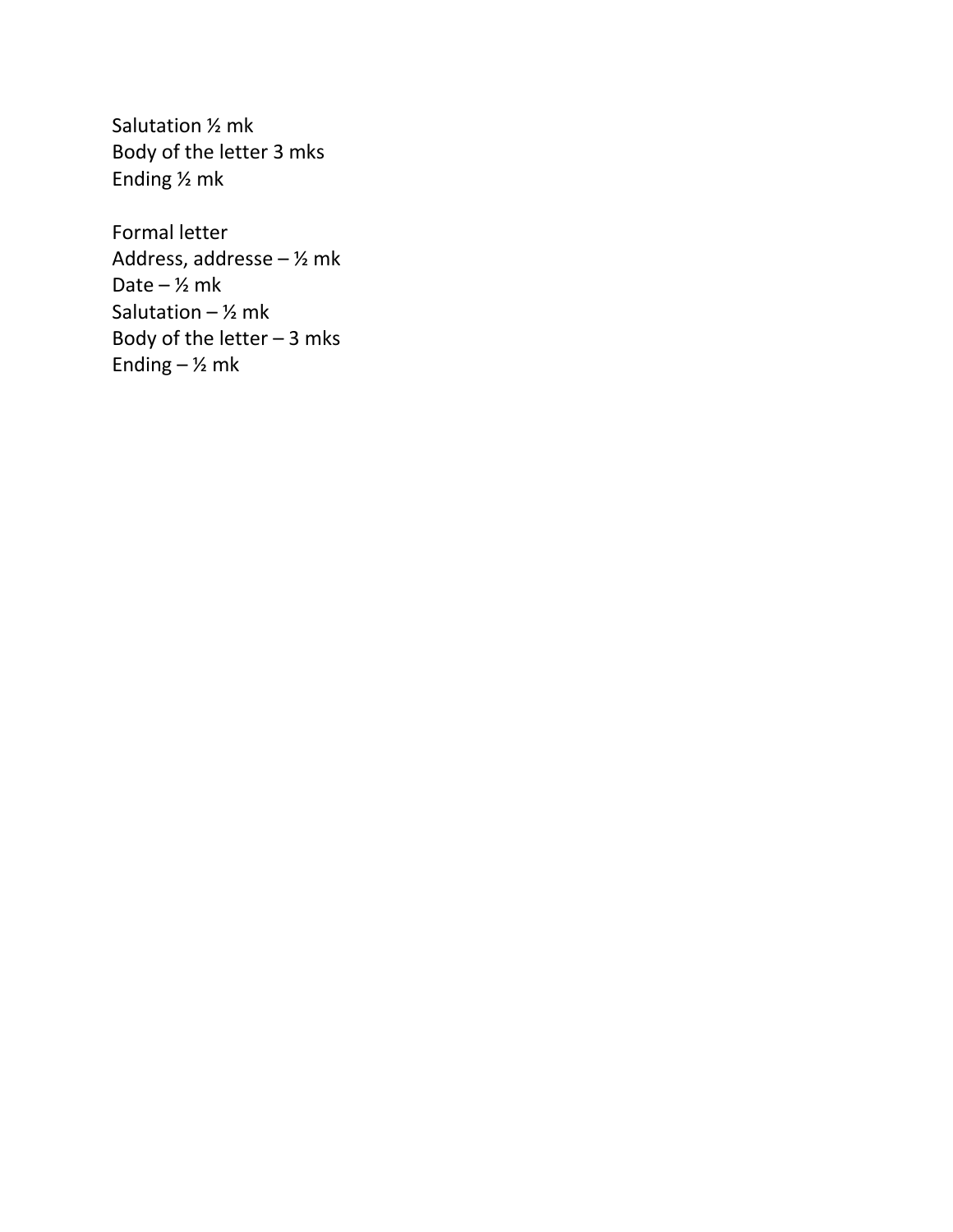# **English (T.L) For Children with Special Needs Marking Scheme**

#### Section A

| Q1. A. One mark for correct choice of alternative.                                                                                                                                                                                                                     | (6) |
|------------------------------------------------------------------------------------------------------------------------------------------------------------------------------------------------------------------------------------------------------------------------|-----|
| B. Half mark for correct choice of word.<br>No deduction for spelling error.                                                                                                                                                                                           | (5) |
| Q2. One mark for each correct answer.<br>(10)                                                                                                                                                                                                                          |     |
| Q3. A. One mark for correct answer<br>(6)<br>B. Two marks for each correct answer (4)<br>One mark for correct idea.<br>One mark for correct grammar and spellings.                                                                                                     |     |
| Q4. A. Give 1/2 mark for correct serial number or correct synonym.<br>B. half mark for correct opposite or the synonym of that opposite.<br>C. One mark for each correct answer<br>(3)<br>Give marks for the correct possibilities<br>No deduction for spelling error. | (5) |
| Q5. A. One mark for correct answer.<br>(6)                                                                                                                                                                                                                             |     |

 B. Two marks for correct answer. (4) One mark for correct idea. One mark for correct grammar and spelling.

#### Section B

| Q6. A. One mark for each correct alternative. | (4) |
|-----------------------------------------------|-----|
| B. One mark for correct answer.               | (6) |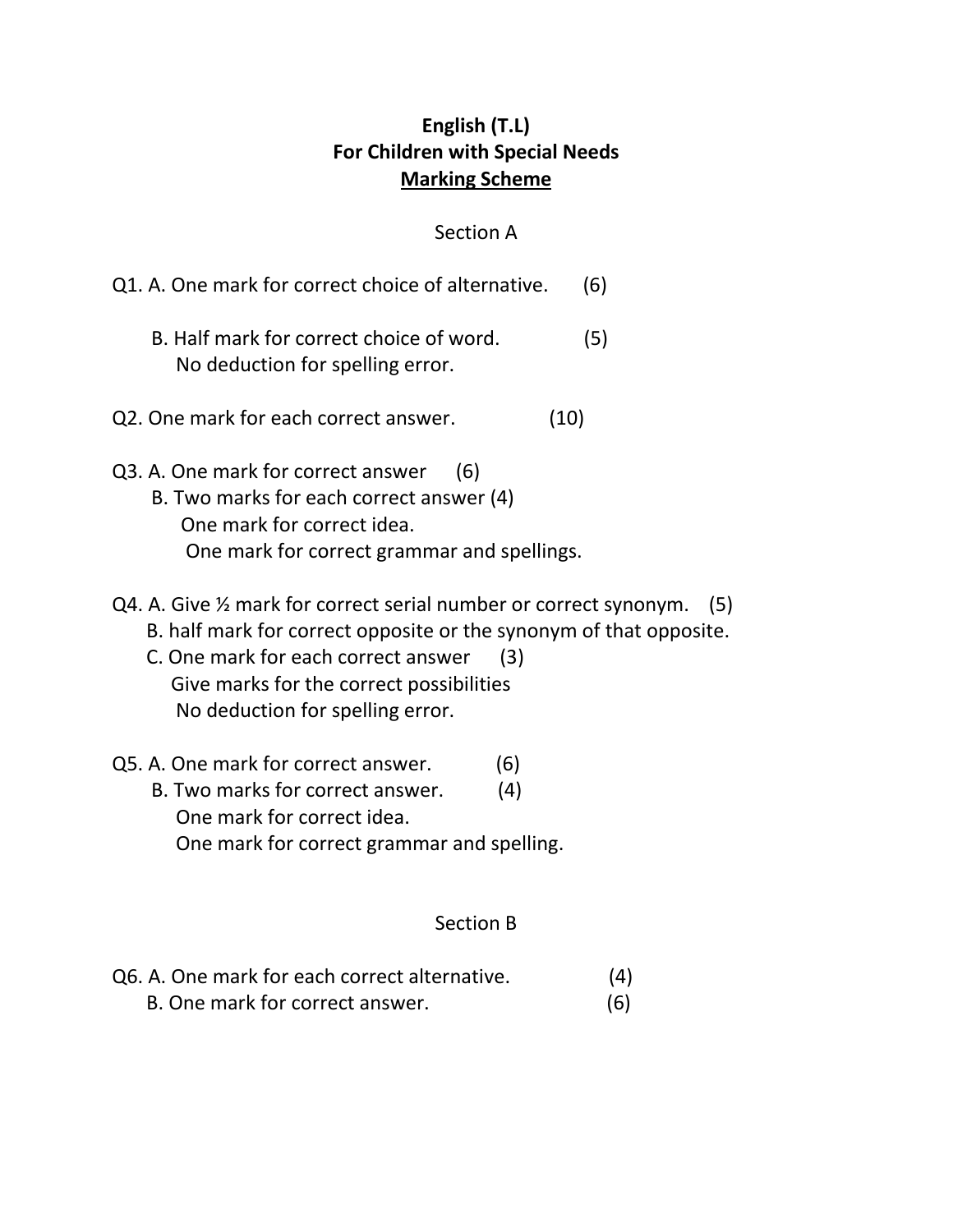# Q7. A. (2) B. (2), C. (2), D. (4) -------- Give marks for grammatically Correct Solution No deduction for spelling error.

Q8. A. Give one mark for grammatically correct sentence. (2)

B. Letter – Writing (5)

Informal Letter Address ½ mk Date ½ mk Salutation ½ mk Body of the letter 3 mks Ending ½ mk

Formal letter Address, addresse – ½ mk Date  $\frac{1}{2}$  mk Salutation –  $\frac{1}{2}$  mk Body of the letter  $-3$  mks Ending  $-$  1/<sub>2</sub> mk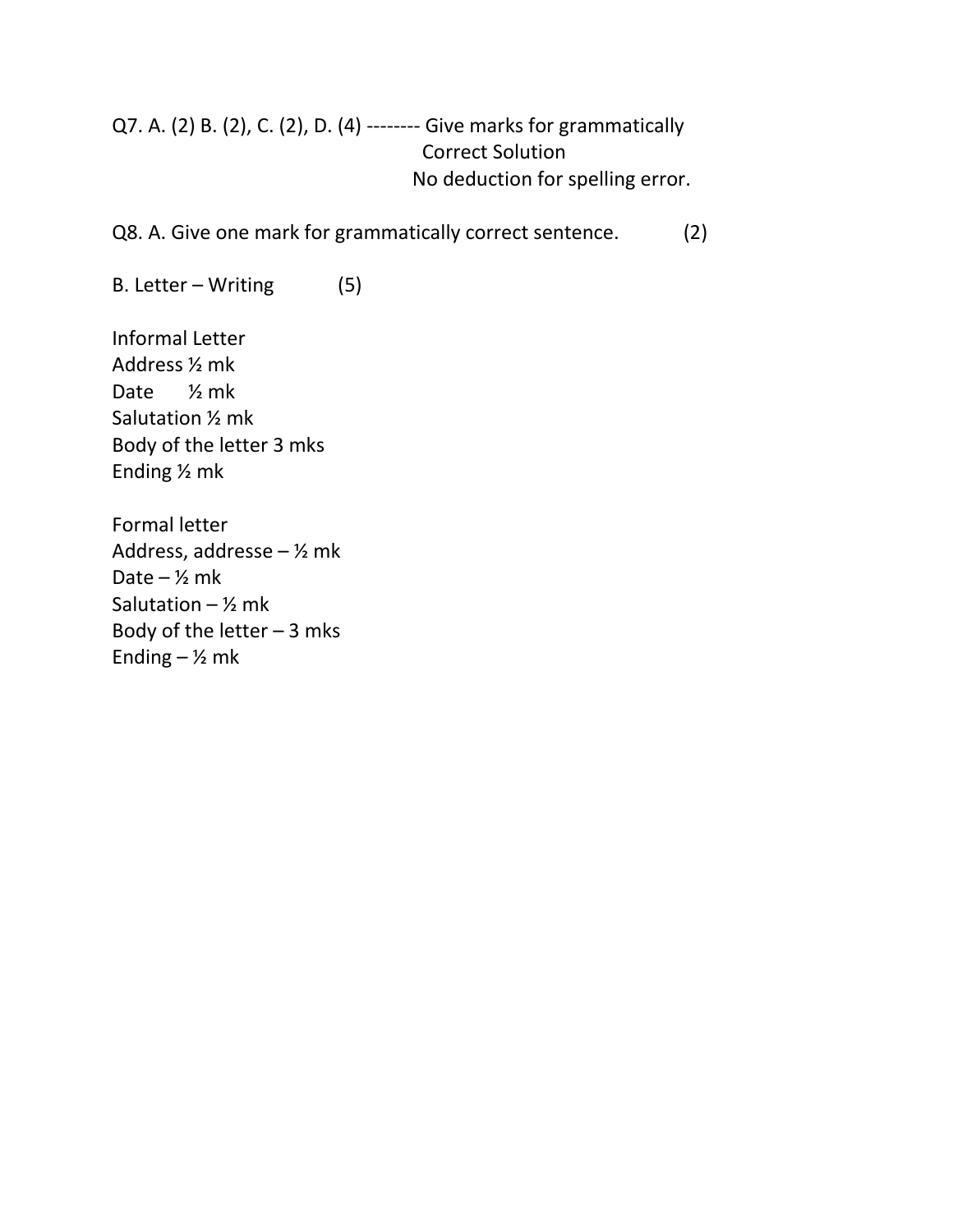#### GOA BOARD OF SECONDARY AND HIGHER SECONDARY EDUCATION

Design of the Question Paper English (T.L) Std. Xth

The weight age or the distribution of marks over different dimensions of the question paper shall be as follows:

|  | 1. Weight age to learning outcomes |  |  |
|--|------------------------------------|--|--|
|--|------------------------------------|--|--|

| Sr.No | <b>Learning Outcomes</b> |       | <b>Marks</b> | %of marks |
|-------|--------------------------|-------|--------------|-----------|
|       | knowledge                |       | 43           | 43%       |
| 2     | understanding            |       | 10           | 10%       |
| 3     | Application              |       | 22           | 22%       |
| 4     | Skill synthesis          |       | 5.           | 5%        |
|       |                          | Total | 80           | 80%       |

2. Weight age to content/subject units.

| Sr. No         | Units      | <b>Marks</b> |
|----------------|------------|--------------|
| 1              | Prose      | 30           |
| $\overline{2}$ | Poem       | 10           |
| 3              | Vocabulary | 13           |
| 4              | Reading    | 10           |
| 5              | Writing    | 5            |
| 6              | Grammar    | 12           |
|                |            |              |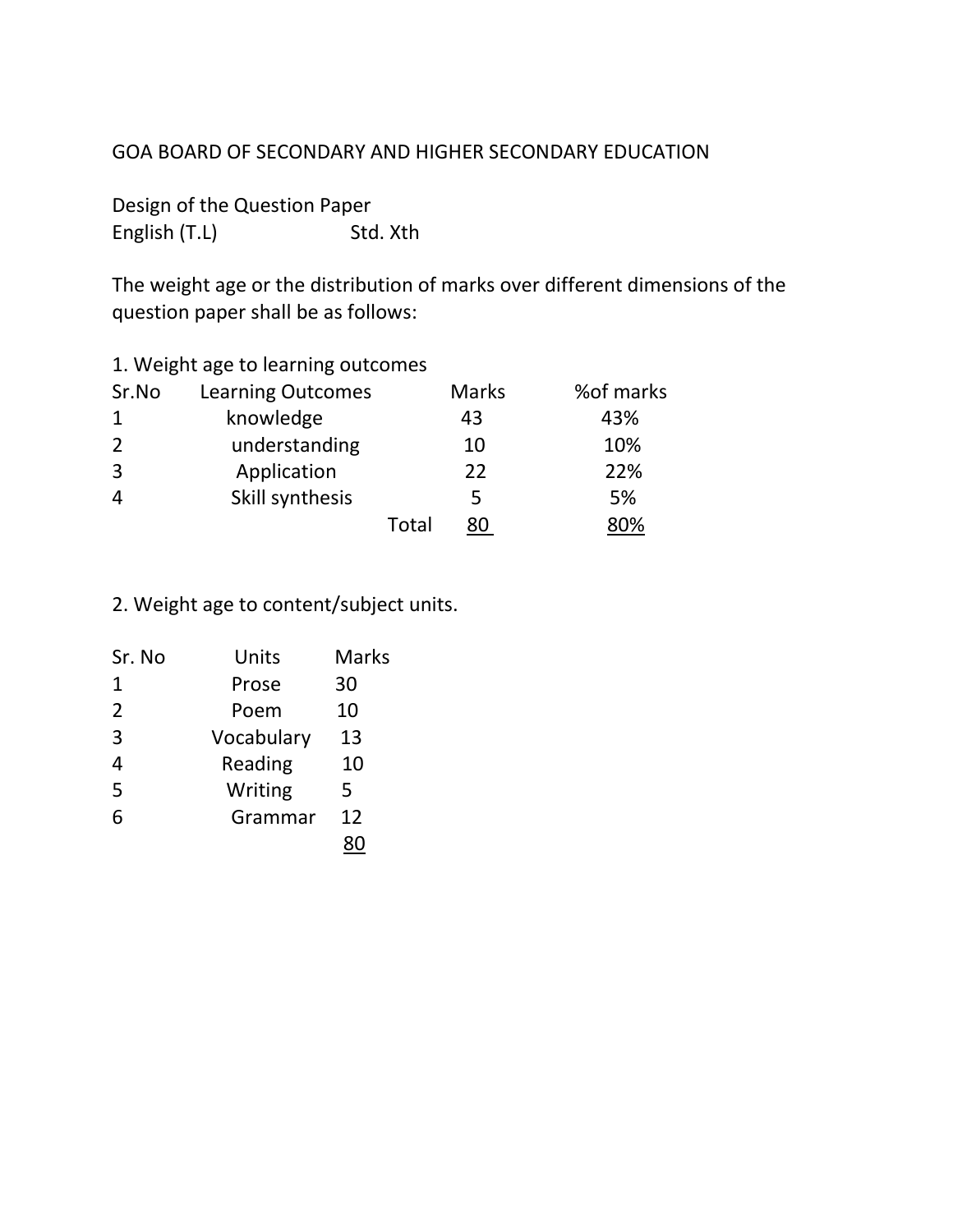# GOA BOARD OF SECONDARY AND HIGHER SECONDARY EDUCATION Alto-Betim – Goa 403521

3. Weight age to forms of questions

| Sr.<br>No      | Form of<br>Questions   | Marks for each<br>question | Number of<br>question | <b>Total marks</b> |
|----------------|------------------------|----------------------------|-----------------------|--------------------|
|                |                        |                            |                       |                    |
|                | Long Answer            | $4 + 4 + 5$                | Q3B+5B+8B             | 13                 |
| 1              | Type (LA)              |                            |                       |                    |
|                |                        |                            |                       |                    |
| $\overline{2}$ | <b>Short Answer</b>    | $10+5+10+10+2+5$           | Q2+4A+4B+6+7+8A       | 42                 |
|                | Type $(SA - II)$ $(0)$ |                            |                       |                    |
| 3              | <b>Short Answer</b>    | $6 + 6$                    | $3A+5B$               | 12                 |
|                | Type $(SA - II)$       |                            |                       |                    |
| $\overline{4}$ | <b>Very Short</b>      | $5 + 5 + 3$                | Q1A+Q1B+4+C           | 13                 |
|                | Answer (VSA)           |                            |                       |                    |
|                | Total                  | 80                         | 8                     | 80                 |
|                |                        |                            |                       |                    |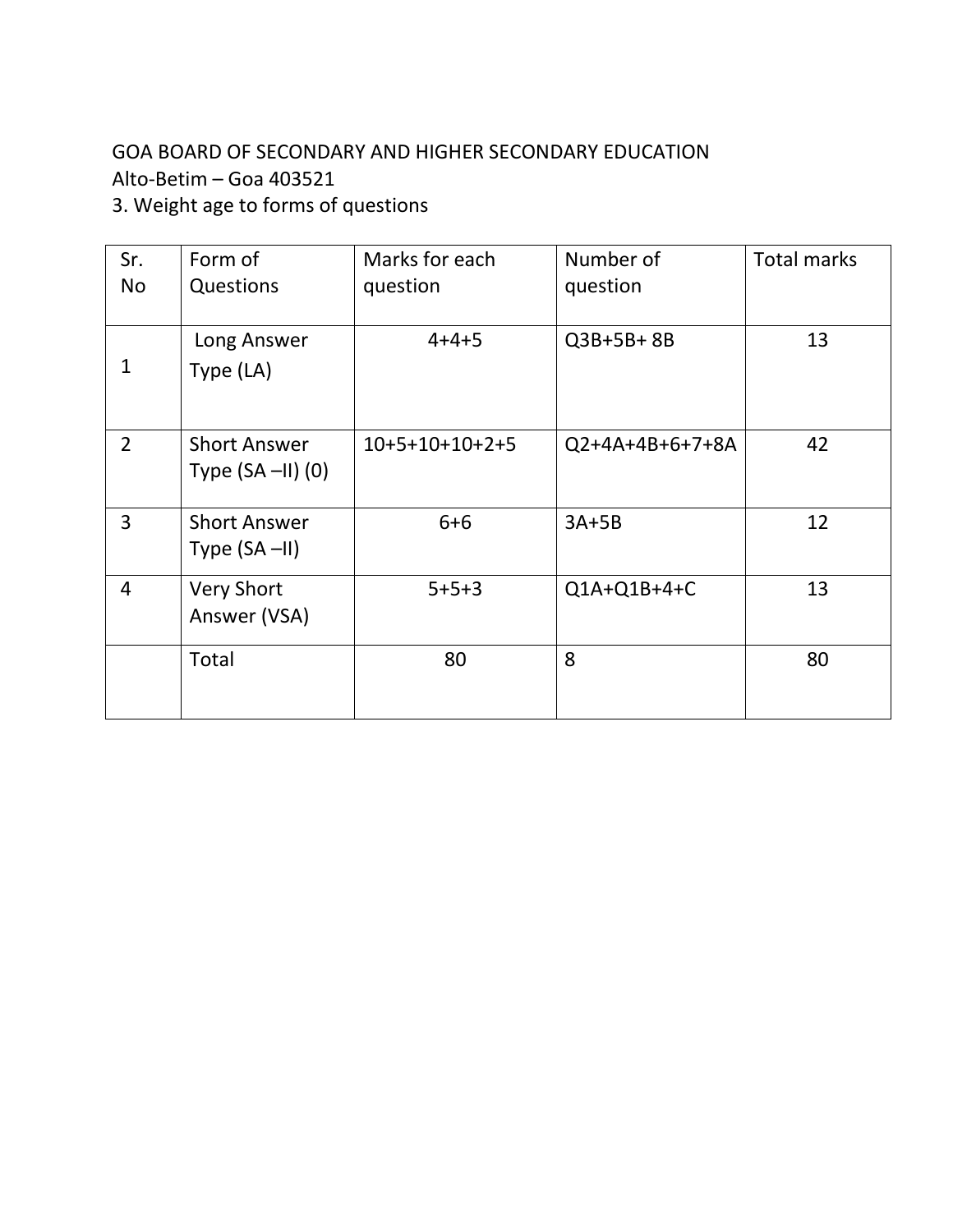# Blue Print English (T.L) (For Children with Special Needs)

# 3

| Objectives                                                                                           |         | Knowledge    | Understanding<br>(Reading &<br>Comprehension) |              | Application of vocabulary<br>and grammar |       |                      | Synthesis  |       | Total<br>marks |           |      |                       |
|------------------------------------------------------------------------------------------------------|---------|--------------|-----------------------------------------------|--------------|------------------------------------------|-------|----------------------|------------|-------|----------------|-----------|------|-----------------------|
| Objectives                                                                                           | $\circ$ | <b>VSA</b>   | <b>SA</b>                                     | $\mathsf{O}$ | <b>VSA</b>                               | SA    | $\circ$              | <b>VSA</b> | SA    |                | <b>SA</b> | LA   |                       |
| Q1 unit<br>A.1.1,4.2,5.2,8.1,8.2<br>B 8.1                                                            |         | 1(5)<br>5(1) |                                               |              |                                          |       |                      |            |       |                |           |      | 10                    |
| Q2 1.3                                                                                               |         |              |                                               |              |                                          | 10(1) |                      |            |       |                |           |      | 10                    |
| Q3 A<br>1.2, 2.2, 2.3, 5.3, 8.1, 8.2, 5.3<br>B 1.2 5.3 8.2                                           |         |              | 1(6)                                          |              |                                          |       |                      |            |       |                |           | 2(2) | $\boldsymbol{6}$<br>4 |
| Q4 A vocabulary (glossary)<br>В<br>C                                                                 |         |              |                                               |              |                                          |       | 5(1)<br>5(1)<br>3(1) |            |       |                |           |      | 13                    |
| Q5A<br>1.1,2.1,4.1,8.3,1.1,5.1,5.1<br>B 1.1, 2.1, 8.3                                                |         |              | 1(6)                                          |              |                                          |       |                      |            |       |                |           | 2(2) | 10                    |
| Q6 Comprehension<br>passage                                                                          |         |              |                                               |              |                                          | 10(1) |                      |            |       |                |           |      | 10                    |
| Q7 A Grammar-<br>nouns, pronouns, adjective,<br>adverb<br>B preposition,<br>request,<br>C Conjuction |         |              |                                               |              |                                          |       |                      |            | 1(10) |                |           |      | 10                    |
| Q8 A Grammar -subject,<br>predicate<br><b>B Letter Writing</b>                                       |         |              |                                               |              |                                          |       |                      |            | 1(2)  |                |           | 1(5) | $\overline{7}$        |
|                                                                                                      |         | 10           | 12                                            |              |                                          | 20    | 13                   |            | 12    |                |           | 13   | 80                    |

- Marks =outside the bracket
- No. Of  $Q =$  Inside the bracket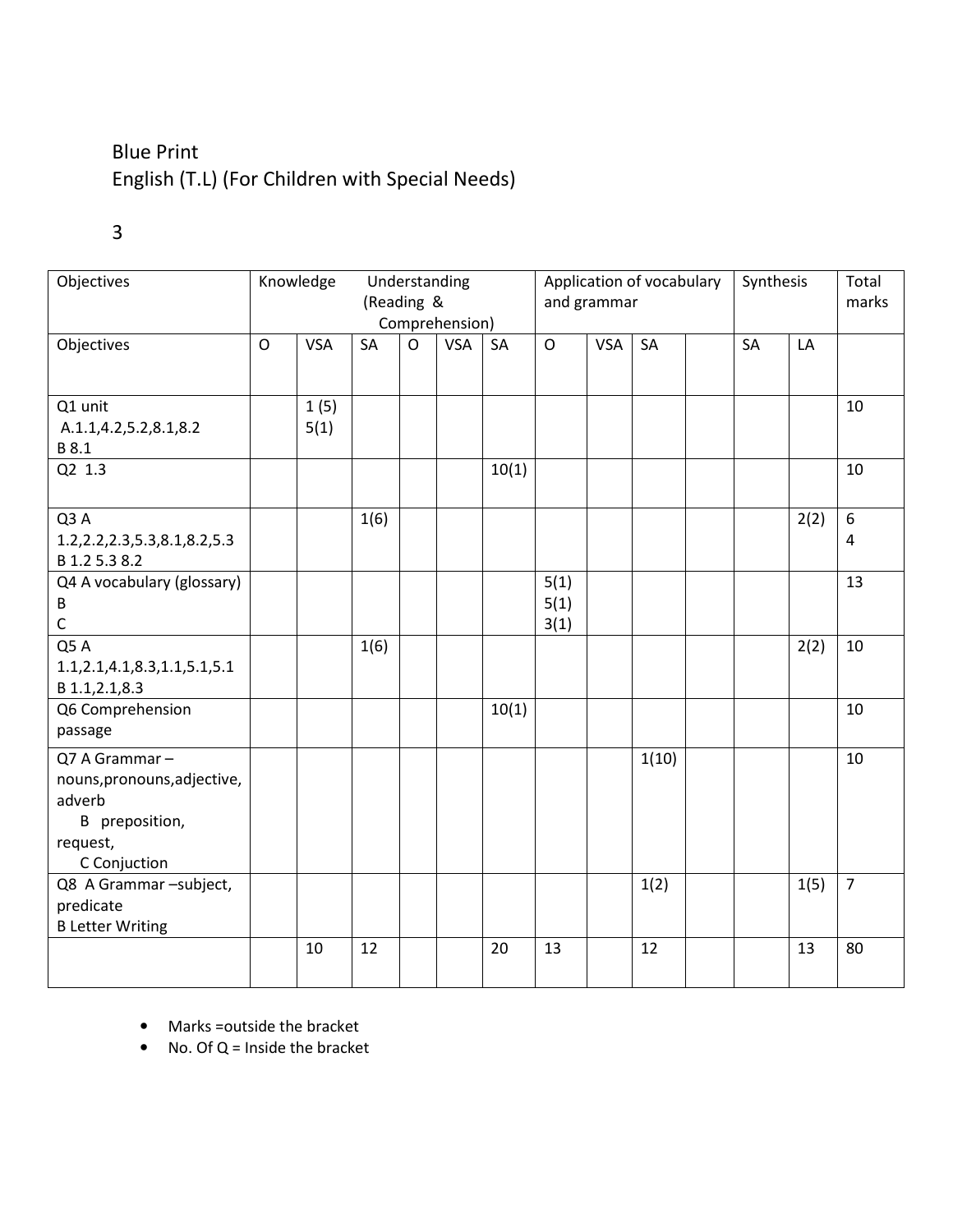#### GOA BOARD OF SECONDARY AND HIGHER SECONDARY EDUCATION Alto-Betim – Goa 403521 Std: Xth

Weight age to difficulty level of Questions

(For Children with Special Needs)

| <b>Estimated difficulty</b> | Percentage |
|-----------------------------|------------|
| Level of Questions          |            |
| Easy                        | 28%        |
| Average                     | 22%        |
| <b>Difficulty</b>           | 30%        |
|                             |            |

A Question may vary in difficulty level from individual to individual. As such the assessment in respect of each question will be made by the paper setter on the basis of general anticipation from the group as a whole taking the examination. The provision is only to make the paper balanced in its weight age, rather than to determine the pattern of marking at any stage.

The Expected time for different types of question would be as follows. Form of Questions Approx time for each question 1 Long answer Type (LA) 40 2Short Answer Type  $(SA - I)$  42 3 Short Answer Type (SA – II) 09 4 Very Short Answer Type (VSA) 41 5 Obective 18 150 mins